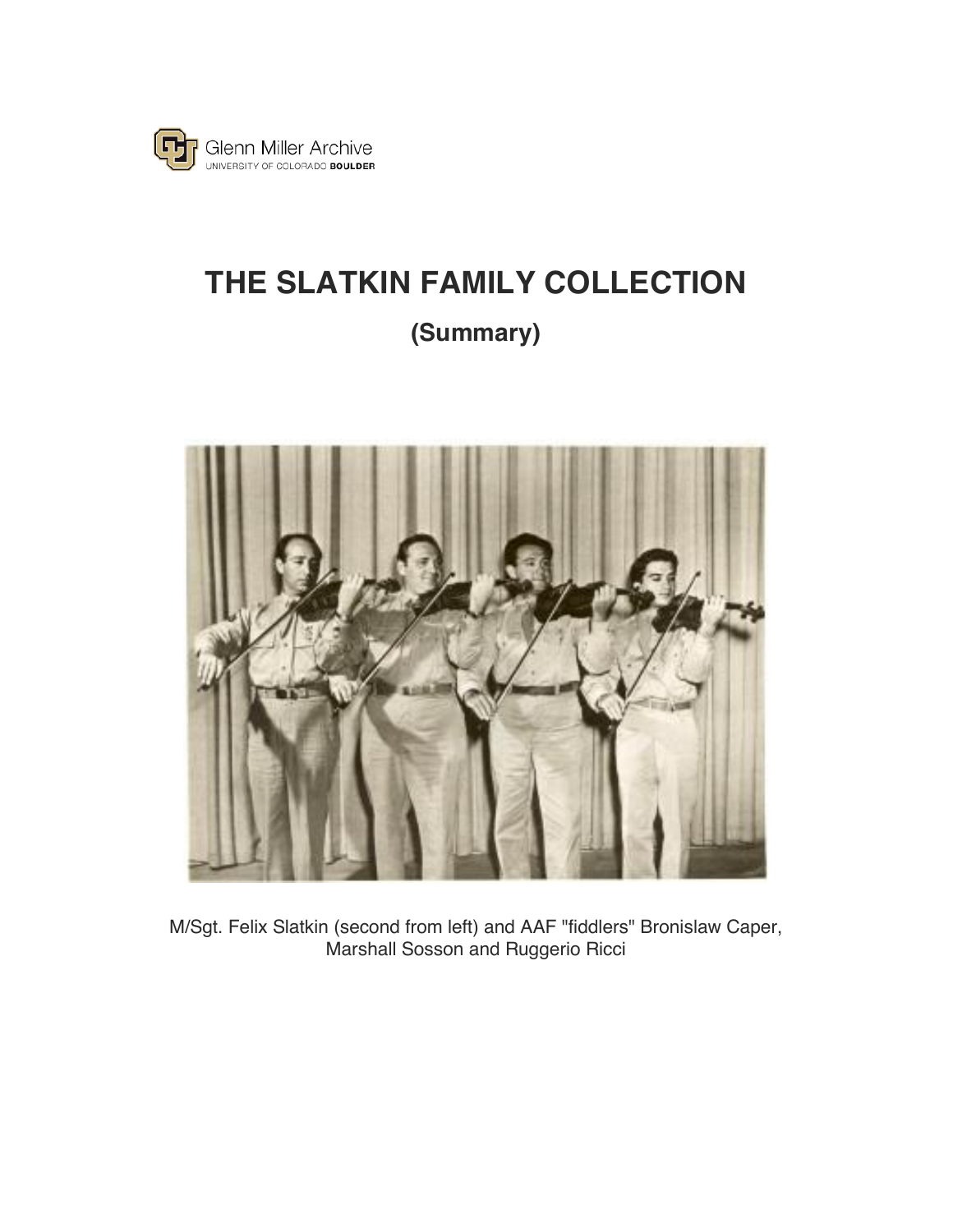## **Felix and Eleanor Alller Slatkin**

With the generosity Frederic Zlotkin and Leonard Slatkin, the sons of Felix Slatkin and Eleanor Aller Slatkin, we are pleased to announce the creation of the Glenn Miller Archive Felix and Eleanor Aller Slatkin Collection, honoring the two legendary American musical virtuosi. This initiative has been coming together for some time and due in no small way to the dedication of mutual friend Bill Freytag. Our university family is understandably very honored and enriched to be entrusted with the preservation of the esteemed Slatkin legacy. Ultimately the body of public and private recordings and rare transcription discs of performances by Felix and Eleanor will be preserved at the Glenn Miller Archive for scholars, students and the public along with their important documents and papers.

This initiative has already born fruit with the discovery of Army Air Forces radio recordings directed by M/Sgt. Felix Slatkin that offer us a rare glimpse into the activities of the First Army Air Forces Radio Production Unit and 38th AAF Band, and later, the Second Army Air Forces Radio Production Unit and 29th AAF Band. We will be working closely with Fred Zlotkin and Bill Freytag as we move forward to ascertain and catalog more recordings that encompass the entire careers of Felix and Eleanor. Given the nature of his wartime assignment, it is natural to permanently honor M/Sgt. Slatkin alongside his colleague Capt. Alton Glenn Miller and preserve their legacies together. We came to our agreement to move forward and received the first batch of 16-inch Army Air Forces discs and other recordings in October 2013. As we get our arms around the Slatkin legacy, we will have more to share about the richness of the music and talent that is evident on the many recordings and broadcasts.

## **About Felix Slatkin and Eleanor Aller Slatkin**

Felix Slatkin (1915-1963) was a renowned arranger, conductor and violin virtuoso. He was born December 22, 1915 in St. Louis, Missouri. He began studying the violin at the age of nine with Isadore Grossman and at age ten won a scholarship to the Curtis Institute when he studied violin with Efrem Zimbalist and conducting with Fritz Reiner. At 17 he joined the St. Louis Symphony and formed a chamber orchestra of young musicians and in 1935 won a competition, which included a solo appearance at the Hollywood Bowl. Around this time he met acclaimed cellist Eleanor Aller, whom he later married.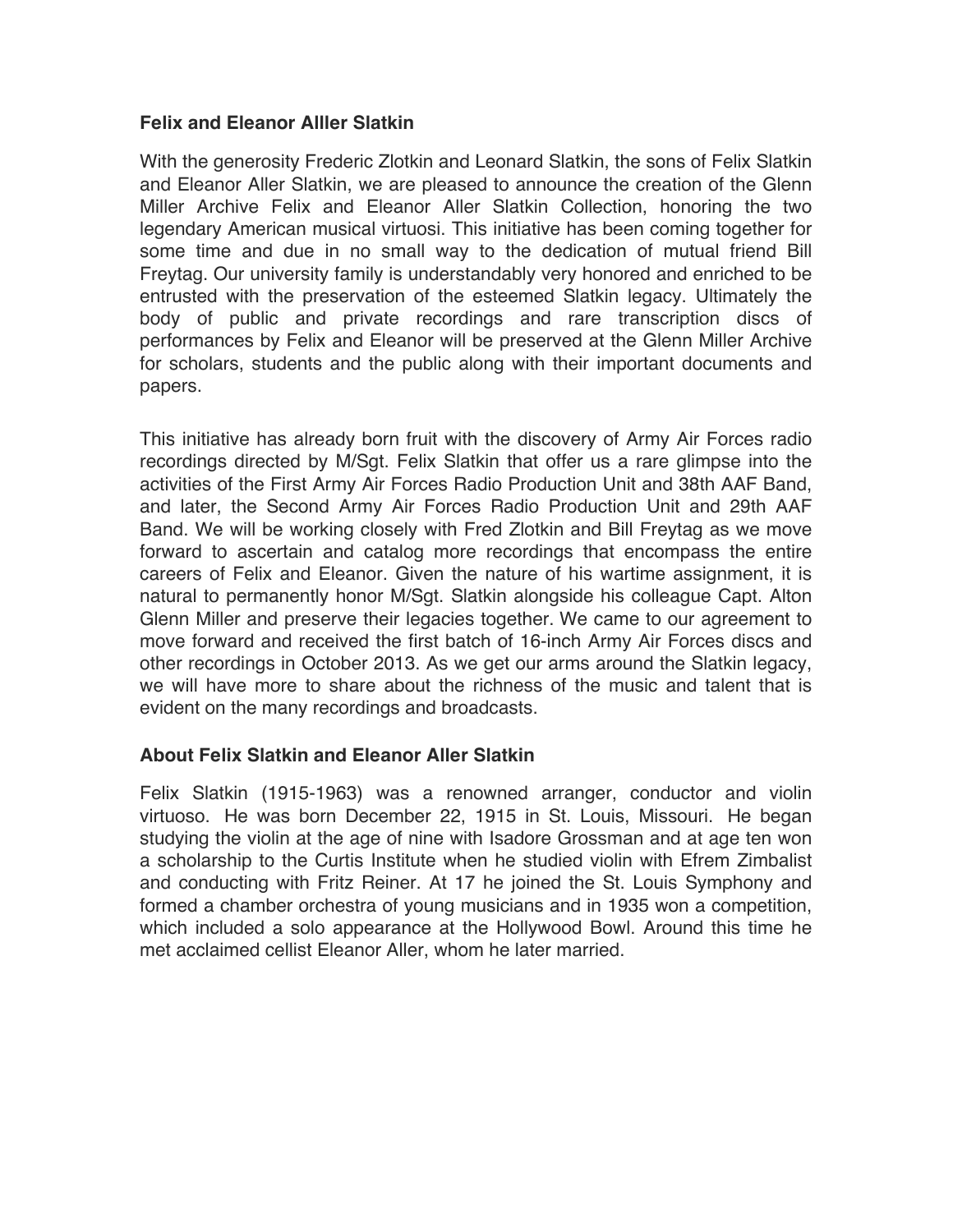During the Second World War, M/Sgt. Felix Slatkin served in the Army Air Forces. Under the command of Lt. Col. Eddie Dunstedter, M/Sgt. Slatkin as Musical Director conducted the First Army Air Forces Radio Unit Orchestra, later the 38th AAF Band, stationed at Santa Ana Army Air Base. The Slatkin AAF Orchestra broadcast several national network radio programs originating from Hollywood aimed at recruiting young people to join the AAF and to communicate the aims of the AAF to the American public, including "Hello Mom", "Soldiers With Wings", "Wings Over the Nation", "Wings to Victory", "Wings Over the World" and "Roosty of the AAF". The orchestra also appeared on many Armed Forces Radio Service programs recorded for broadcast to the armed forces overseas and the Office of War Information, including "Uncle Sam Presents" and "Music with Wings". This orchestra was the west coast equivalent of the Second Army Air Forces Radio Unit Orchestra, later the 39th AAF Band, directed by Capt. Glenn Miller, stationed at the AAF Technical School, Yale University, New Haven, Connecticut. The Commanding General of the Army Air Forces, Gen. H. H. "Hap" Arnold, understood the importance of an AAF national radio presence located with the radio networks in Hollywood and New York. The radio units were complete entertainment groups including musicians, actors and producers. The west coast radio unit also appeared in AAF training films and short subjects made by Warner Brothers Studios in Burbank and the First AAF Motion Picture Unit in Culver City. Whereas the East Coast group included professionals such as Miller, announcer Lt. Don Briggs, singer Sgt. Johnny Desmond and actors such as Cpl. Broderick Crawford, the West Coast group included professionals such as Slatkin, announcer Sgt. Hal Gibney, singer Cpl. Bob Houston and actors such as Pvt. Lee J. Cobb. When Capt. Miller's organization was sent to Europe, the AAF Orchestra from Fort Worth, Texas, conducted by M/Sgt. Harry Bluestone was transferred to New York to replace Miller. In early 1945, Slatkin and Bluestone switched assignments and M/Sgt. Slatkin conducted the New York unit until the end of the war. The radio programs conducted by M/Sgt. Slatkin from the east coast included "I Sustain the Wings", "The Fighting AAF', "Your AAF", "Wings For Tomorrow", "First in the Air" and "Symphonic Flight".

Felix Slatkin returned to Los Angeles after the war and accepted the position of Concertmaster of the 20th Century Fox Studio Orchestra. He was Frank Sinatra's concertmaster and conductor of choice at Capitol Records in the 1950s. A virtuoso performer in his own right (and recorded as a classical violinist), Felix also founded the Concert Arts Orchestra and made innumerable appearances with the Hollywood Bowl Symphony Orchestra.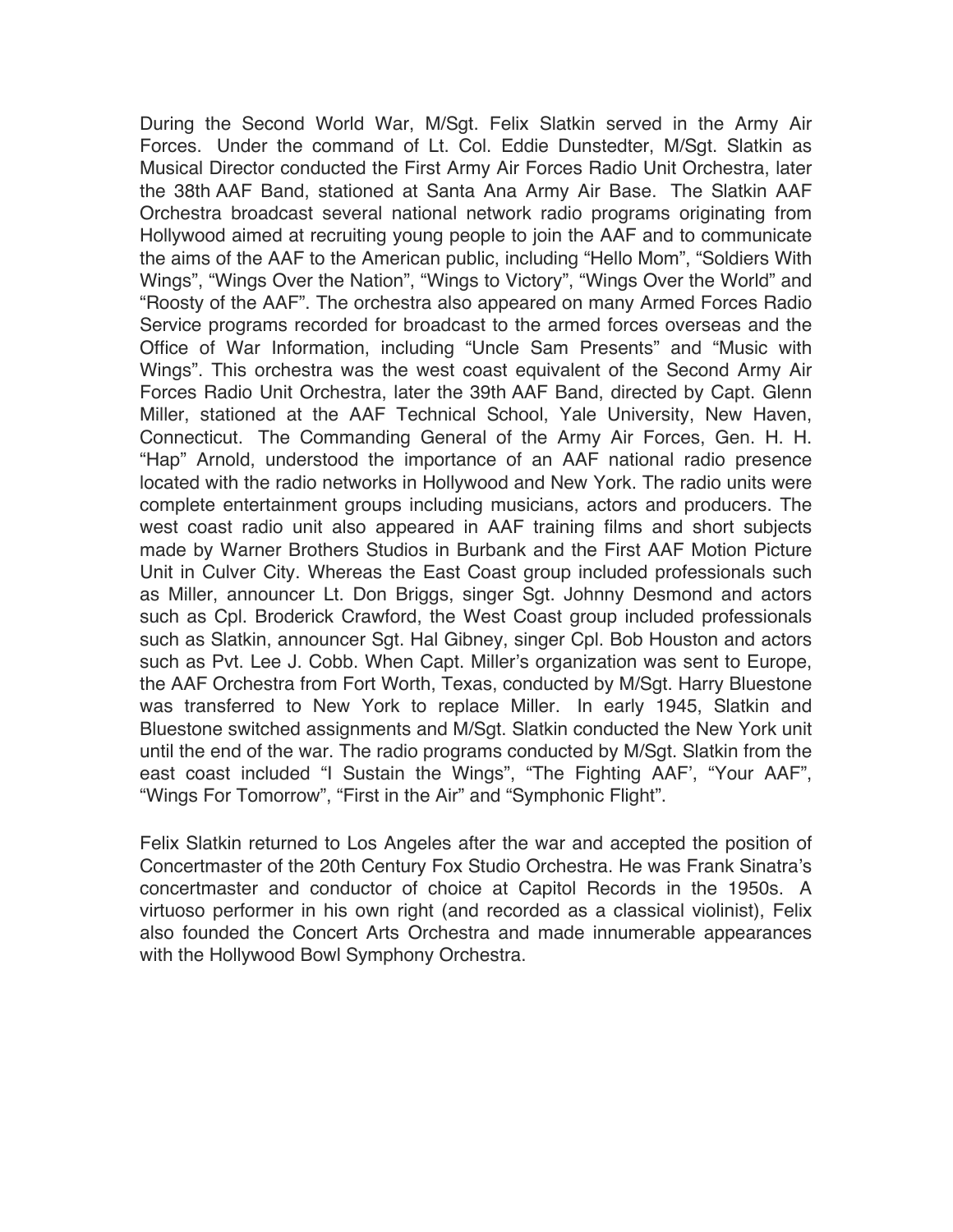Eleanor Aller Slatkin was a renowned studio cellist for whom John Williams wrote a prominent part in the score of "Close Encounters of the Third Kind." Born in New York City, Eleanor was the daughter of cellist Gregory Aller (Grisha Altshuler). She became principal cellist for the Warner Brothers Studio Orchestra in 1939. Her brother, pianist Victor Aller, was the manager of the orchestra, in which their father also played for a time. Eleanor's performances can be heard on many classic Warner Brothers films.

Felix and Eleanor founded the legendary American classical group, Hollywood String Quartet. They were active from 1945 through 1962 and made numerous recordings for Capitol records (one won a Grammy) The Hollywood String Quartet (HSQ) was a superior group comprising four of the most reliable session musicians in Hollywood: Felix (violin), Paul C. Shure (violin), Alvin Dinkin (viola) and Eleanor (cello). All were Hollywood film studio players, who fulfilled their passion for classical repertory by playing together in their off time. "In 1939, I became the first cellist at Warner Brothers," recalled Eleanor Slatkin. "Felix and I married, then formed the Quartet. The original group was Felix, Joachim Chassman, Paul Robyn, and me. Then Felix went into the army in 1941, and there went the Quartet! When he came out of the service in 1945, Felix continued as concertmaster at Twentieth Century Fox, and we started the Quartet again."

The 1945 group replaced Chassman with Paul C. Shure (at that time assistant concertmaster at Fox). During the next nine years, the group gained widespread recognition. "We were the most famous American quartet - the first ever, in fact, to be invited to the Edinburgh Festival," Shure recalled. "We went at it `hammer and tongs,' and rehearsed almost every day, creating a fine quartet that became world famous more on the strength of its recordings than anything else." The original vinyl pressings of their LPs are highly prized collectibles today.

"The advantage of being a studio musician was that you were under contract, and like a symphony orchestra musician, you worked approximately twenty-two to twenty-four hours a week, and had a great deal of free time to pursue other interests. Hence, my parents were able to not only have a decent living by working in the studios, but it provided them with a means to establish one of the great quartets of our time," explains Leonard Slatkin.

Following the death of Felix in 1963, Eleanor continued to play in orchestras for recordings made by Frank Sinatra.